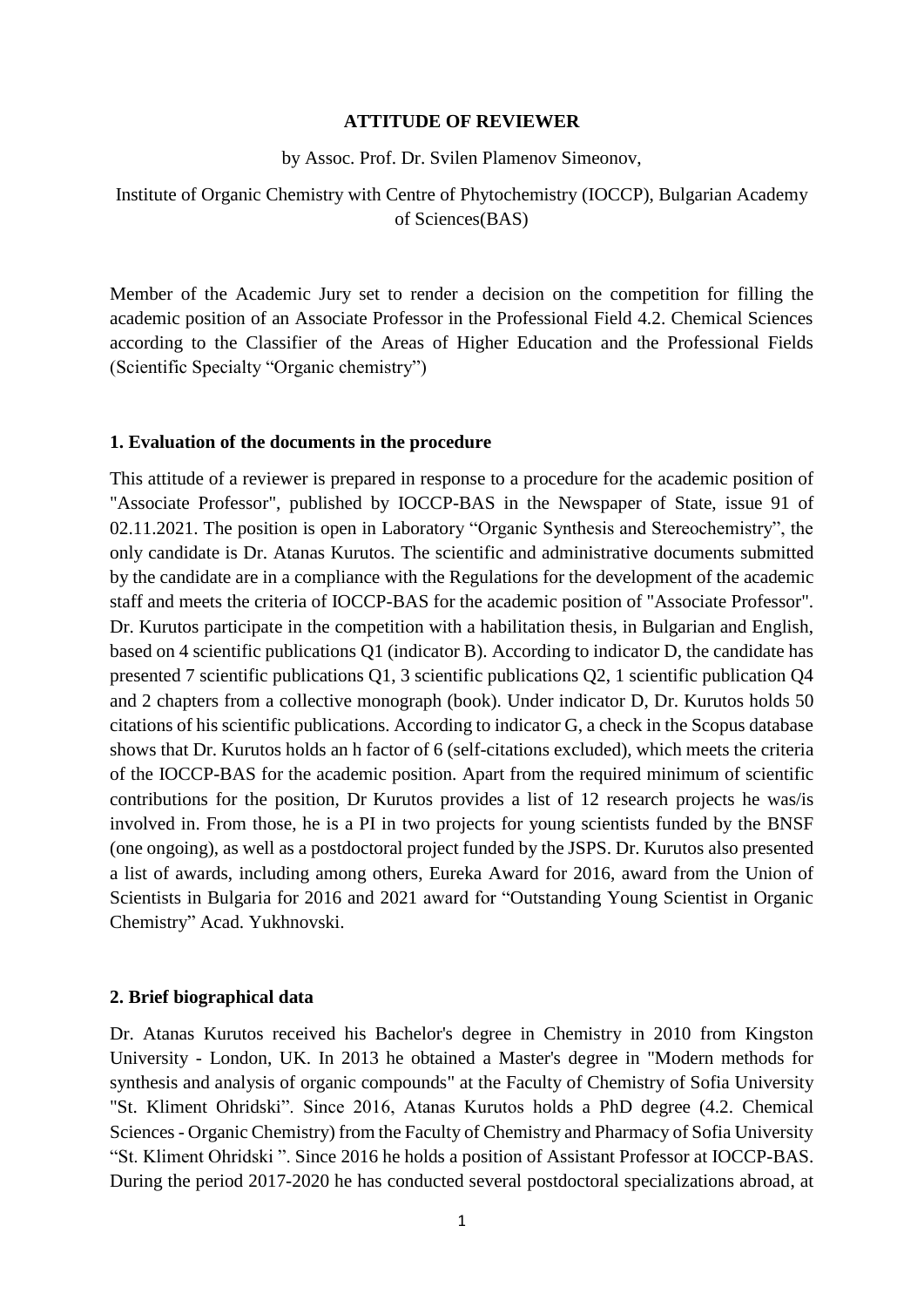the University of Friborg, Roskilde University, University of Copenhagen, and two years postdoc at Keio University (Department of Applied Chemistry Faculty of Science and Technology) in Tokyo, Japan

## **3. General characteristics of the candidate's research activity**

The main research efforts of Dr. Atanas Kurutos are focused on the synthesis and photophysical properties of fluorescent organic compounds applied as biosensors. Within these studies, series of mono- and polymethane dyes with one or more positive charges in their chemical structure were synthesized, as well as styrene and azo dyes, whose absorption and emission maxima span the entire visible and part of the infrared region of the electromagnetic spectrum. In my opinion this is a promising scientific topic with a wide potential for practical application due to its cross points with biology and medicine. The main achievements of the candidate can be summarized as follows:

1. Preparation of cyanine dyes and complexes and their application as fluorescent markers for nucleic acid labeling and in confocal microscopy

2. Preparation of new mono- and polymethine dyes as potential markers for detection of pathogenic protein aggregates and amyloid fibrils.

3. Research in the field of new colorimetric pH-sensitive sensors as potential teranostic agents.

4. Preparation and research of aryl hydrazone molecular switches.

# **4. Evaluation of the personal contribution of the candidate**

The candidate's contribution to these studies is undoubted, which is supported by the fact that in a major part of his scientific publications, Dr. Atanas Kurutos is the first and/or corresponding author. At the end of his habilitation thesis, the candidate summarizes his plans for a future research in several promising areas in the field of the chemistry of fluorescent organic compounds. The latter shows that the candidate has acquired the required knowledge and experience for the transition to an independent researcher, which is very important for the position of "Associate Professor".

I know personally Dr. Atanas Kurutos and although so far I have not been involved in an collaborative research work with him, I can describe him as a communicative and enthusiastic young researcher. I have no doubt about the quality of his scientific contributions to date, neither about his potential to develop independent research.

# **5. Critical notes and recommendations**

I have no significant remarks to the candidate. However, I would like to point out that in my opinion, the habilitation thesis would be better organized if the personal contributions and in the 4 scientific publications presented under indicator B are clearly distinguished from the other scientific publications of the candidate.